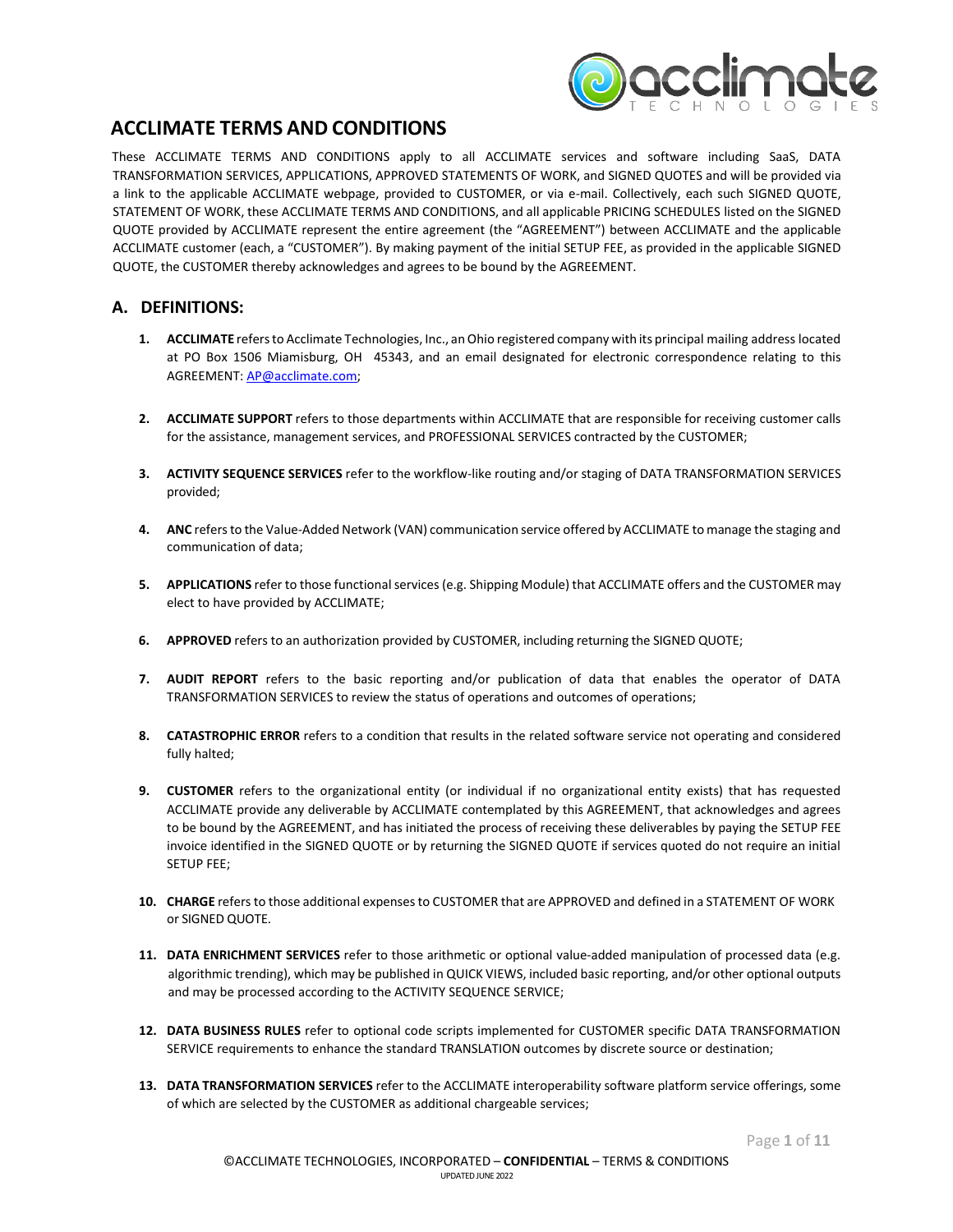#### **14. DATA TRANSFORMATION SERVICES DELIVERY OPTIONS include:**

- **a. ONSITE PROVISIONING OF SERVICE** requires that the Customer purchase physical servers to execute ACCLIMATE software products for execution at the CUSTOMER premises. This is usually done to comply with a formal requirement of some governing Regulatory Body or Corporate Governance. The CUSTOMER will continue to incur the applicable RE-OCCURRING SERVICE FEES and VARIABLE SERVICE FEES. VARIABLE SERVICE FEES may be eliminated if the CUSTOMER has a package that includes UNLIMITED TRANSLATION; or
- **b. OFFSITE PROVISIONING OF SERVICE**, also known as "in the cloud computing" provides the Services described in this AGREEMENT through communication bandwidth, related hardware, and software provided by the CUSTOMER;
- **15. DATA VALIDATION RULES** refer to optional code scripts implemented for CUSTOMER specific data verification requirements that may be located in one or many TARGET SYSTEM(s);
- **16. DATA VALIDATION SERVICES** refer to software programming logic that ACCLIMATE provides to enable DATA TRANSFORMATION SERVICES to interact with TARGET SYSTEM(S) for the purpose of acquiring DATA VALIDATION RULE(S) attributes and values to be applied against the data being processed for at least the purposes of determining a true or false state of acceptability for further processing;
- **17. DATA VALIDATION TARGET SYSTEM** refers to that system (e.g. ERP Server), which the CUSTOMER has designated to collaborate in the process of DATA VALIDATION SERVICES;
- **18. DOCUMENT TRANSLATION FEE** refers to the financial amount charged to a CUSTOMER for every document processed by the ACCLIMATE SaaS DATA TRANSFORMATION SERVICES (e.g. transaction purchase order, invoices, shipping notices). The DOCUMENT TRANSLATION FEE is a variable fee and is calculated from the total amount of monthly document volume processed;
- **19. FEE(S)** refer to those expense amounts that are associated with services provided to CUSTOMER and are typically defined in PRICING SCHEDULES, SIGNED QUOTE, or subsequently defined in a STATEMENT OF WORK;
- **20. FIRST MONTHLY INVOICE** refers to the invoice that the Customer receives and pays, that details the FEE(S) for the commencement of DATA TRANSFORMATION SERVICE;
- **21. MESSAGING SERVICES** refer to formats such as those provided to move transactional data and may include AS2, HTTP, FTP, Email, and/or VAN Services.
- **22. META MAPS** refer to the robust design methods employed by ACCLIMATE for TRANSLATION which enables one to one, one to many, and many to one relationships of data with a single instantiation of data;
- **23. PROFESSIONAL SERVICES** refer to the process and operational level definition and/or guidance provided by a vendor such as ACCLIMATE and are chargeable services;
- **24. QUICK VIEW** refers to the potential publication of data processed by ACCLIMATE for the CUSTOMER and can include inputs from any service the CUSTOMER chooses. There are at least two (2) status related QUICK VIEWS provided by ACCLIMATE and the CUSTOMER has the option to generate additional QUICK VIEWS through ACCLIMATE PROFESSIONAL SERVICES;
- **25. RE-OCCURRING SERVICE FEES** are those invoiced expenses that represent the established monthly service provisions, including, but not limited to, DATA TRANSFORMATION SERVICES, DATA BUSINESS RULES, DATA VALIDATION RULES, DATA ENRICHMENT SERVICES, LICENSE FEES, SUBSCRIPTION/MAINTENANCE FEES, SUPPORT SERVICES, SUPPORT PHONE OPTIONS, and TARGET SYSTEM INTEGRATION;
- **26. REASONABLE TIMEFRAME** refers to a period of time qualified by the severity of an issue (system totally halts requires immediate attention and resolution in hours, while non-halts of system require attention and potential resolution over days) that is typically required to resolve a reported issue resolution;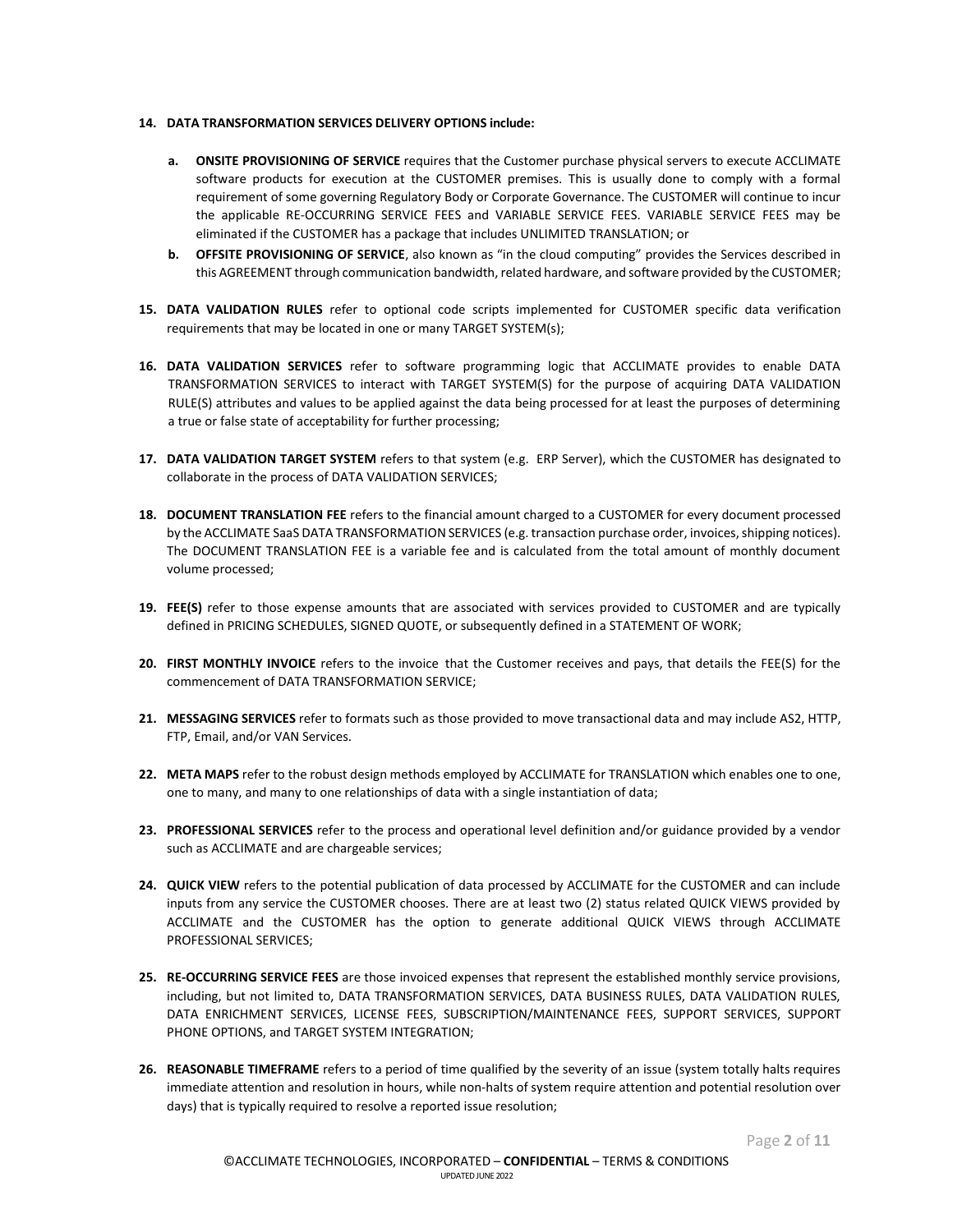- **27. SaaS** refers to an industry pricing model whereby software is licensed to the CUSTOMER as a subscription service;
- **28. SELF-MANAGE FTP, FTPS COMMUNICATION** refers to the CUSTOMER'S ability to transfer files to DATA TRANSFORMATION SERVICES to the TARGET SYSTEM (e.g. TRADING PARTNER) without the need for a chargeable Value Added Network (VAN) service (e.g. ANC);
- **29. SERVICES INITIATION DATE** refers to that date associated with the chargeable period of the FIRST INVOICE indicating that DATA TRANSFORMATION SERVICES are now being provided in either parallel or production runs;
- **30. SERVICE INITIATION PROCESS** refers to those activities required to ready the Customer for SERVICE INITIATION DATE;
- **31. SETUP FEE** refers to the initial charge to the CUSTOMER for the initiating activities and services incurred by ACCLIMATE to originate the related service. All SETUP FEES are required to be paid before work begins;
- **32. SIGNED QUOTE** refers to the offer of services to a prospective customer and that delineates the DATA TRANSFORMATION SERVICES and/or APPLICATIONS requested by such customer along with a proposed SETUP FEE, if applicable.
- **33. SUBSCRIPTION/MAINTENANCE FEES** refer to those FEES that CUSTOMER has agreed to be charged for supporting software that has been implemented for the CUSTOMER.
- **34. SUNSET PERIOD** refers to that period of time after which ACCLIMATE will cease to provide maintenance of related software or service and shall not be less than six (6) months nor greater than twelve (12) months from notification as described in SECTION V: NOTICE;
- **35. SUPPORT HOURS** refersto the hours ofsupport that ACCLIMATE offersto CUSTOMERS. There are three (3) ACCLIMATE-MANAGE Support Service Options:
	- **a.** On-Demand Support: Hours of 8:00 AM to 5:00 PM Eastern Time Zone; or
	- **b.** Outsourced Support: Hours of 8:00 AM to 5:00 PM Eastern Time Zone; or
	- **c.** Outsourced 24x7: Twenty-four (24) Hours of the Day and seven (7) days a week;
- **36. SUPPORT PHONE OPTIONS** refer to the phone support that ACCLIMATE offers to CUSTOMERS. All SUPPORT PHONE OPTIONS are chargeable as stated in the PRICING SCHEDULE and include the following:
	- **a. ON-DEMAND SUPPORT** is considered applicable to those organizations that have well-versed operators and available IT support personnel. With ON-DEMAND SUPPORT, you limit ACCLIMATE involvement to resolving only Service Outage Conditions. ON-DEMAND SUPPORT indicates that your firm is self-sufficient and will only involve ACCLIMATE in operational and/or process questions as an additional PROFESSIONAL SERVICE/FEES; or
	- **b. OUTSOURCED SUPPORT**, also referred to in the Industry as Outsource, provides for complete process, operator, system fault, outage, or Trading Partner Support;
- **37. TARGET SYSTEMS** refers to the system or server involved in the DATA TRANSFORMATION SERVICES processing activities;
- **38. TARGET SYSTEM INTEGRATION** refers to the method of exchanging data and/or interrogating TARGET SYSTEMS:
	- **a.** Flat File Input / Output typical of limited data exchange processing (e.g. EDI); and
	- **b.** Software interrogation and real-time interaction with targeted Server (e.g. ERP System), for DATA VALIDATION SERVICES and/or ERP Systems that require additional support for EDI or other services due to design of these TARGET SYSTEMS;
- **39. TRADING PARTNER** refers to the CUSTOMER's designated "other participant" in an ongoing relationship with whom it has chosen to exchange data;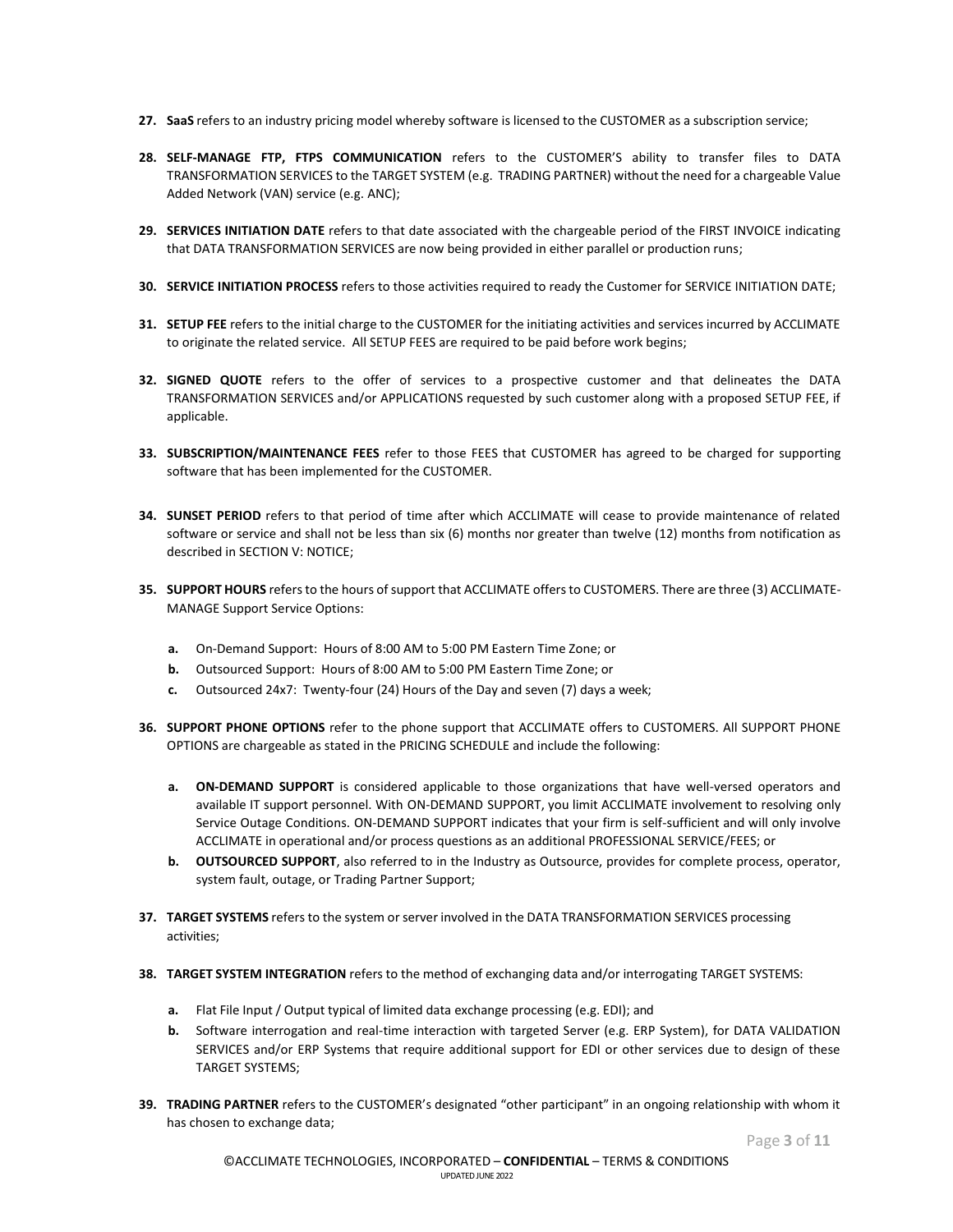- **40. TRADING PARTNER KIT** refers to all the existing DATA TRANSFORMATION MAPS required to exchange data with a TRADING PARTNER;
- **41. TRAINING** refers to operator training of the TRANSFORMATION SERVICES. ACCLIMATE offers TRAINING through ACCLIMATE Professional Services.
- **42. TRANSLATION** generally refers to the process of ACCLIMATE transforming data from the CUSTOMER's definition of the transaction to the TARGETED SYSTEM definition of that transaction (e.g. TRADING PARTNER) or in reverse and utilizes META MAPS;
- **43. TRANSACTION HISTORY** refers to the ability of ACCLIMATE to store all data input, DATA ENRICHMENT states, and data output; (Upon request from CUSTOMER, ACCLIMATE will provide ninety (90) days of TRANSACTION HISTORY at no CHARGE or FEE to CUSTOMER.)
- **44. VARIABLE SERVICE FEES** refer to those expenses associated with the volume of activity processed such as documents subject to TRANSLATION or kilobytes transmitted through ANC.
- **45. VIRTUAL PRIVATE NETWORK** ("VPN") service provided through standard telecommunication services acquired by CUSTOMER. This service may be required by some TARGETED SYSTEMS.

#### **B. INITIAL TERM and RENEWAL TERMS:**

- **1. INITIAL TERM:** This AGREEMENT shall be effective beginning on the date that the CUSTOMER makes payment of the initial SETUP FEE and shall continue thereafter until the first-year anniversary of the SERVICES INITIATION DATE (the "INITIAL TERM");
- **2. RENEWAL TERMS:** After expiration of the INITIAL TERM, this AGREEMENT shall automatically renew for additional consecutive one (1) year terms (each, a "RENEWAL TERM"), unless and until either party hereto may elect, with or without cause, not renew this AGREEMENT by providing written notice of such election not to renew to the party at least (60) days prior to the end of the then current INITIAL TERM or (60) days prior to the cancellation date within the subsequent RENEWAL TERM.
- **3. SUNSET PERIOD:** ACCLIMATE will decide at its sole discretion when to establish a SUNSET PERIOD for a software or service it has or is licensing with the following limitations:
	- **a.** No SUNSET PERIOD shall begin lessthan three (3) years after LICENSE FEE has been paid, unless ACCLIMATE vacates the related business space, and
	- **b.** No SUNSET PERIOD shall be established until after the second major release of replacement software or service.

#### **C. SETUP:**

- **1. SET UP FEE**: The SETUP FEE will be charged by ACCLIMATE, and be payable by CUSTOMER, for the initial installation or activation of a service (e.g. DATA TRANSFORMATION, DATA VALIDATION TARGET SYSTEM). In two (2) situations, another SETUP FEE will be charged by ACCLIMATE and will be due and payable by CUSTOMER. Those situations are as follows:
	- **a.** When CUSTOMER's failure to comply with this AGREEMENT, including, without limitation, CUSTOMER's failure to make timely payments, results in a discontinuance or termination of service(s); or
	- **b.** When CUSTOMER's TARGET SYSTEM integration has undergone a significant change due to a vendor-required or elected software upgrade, which requires ACCLIMATE to provide migration services to re-integrate the applicable TARGET SYSTEM.

#### **D. STATEMENTS OF WORK:**

**1. Additional Services:** CUSTOMER may request of ACCLIMATE, and ACCLIMATE may choose to perform, services outside

Page **4** of **11**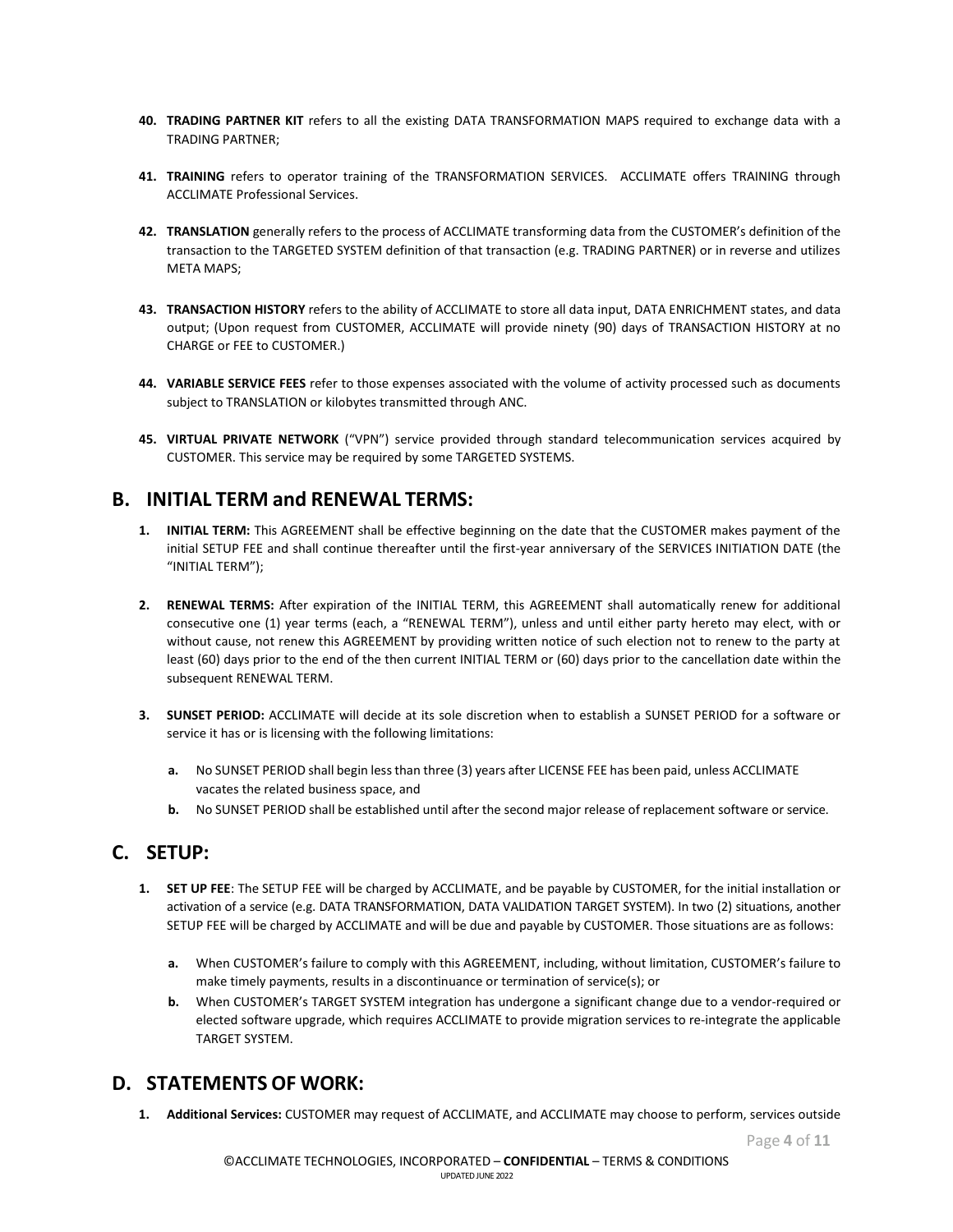the scope of the SIGNED QUOTE, such as developing additional extensions and/or functionality for CUSTOMER services. Such additional services shall be described in a STATEMENT OF WORK to include but not limited to an additional quote for services issued and signed;

**2. Preparation for Additional Work:** ACCLIMATE may request that the CUSTOMER pay forsome limited time to adequately define and describe such additional work, which will be done on behalf of the CUSTOMER. CUSTOMER agrees that it will authorize such expenditures or CUSTOMER agrees that work performed on its behalf may not meet expectations or take longer than anticipated by ACCLIMATE due to lack of up-front definition or scoping.

#### **E. COOPERATION.**

CUSTOMER and ACCLIMATE acknowledge and agree that CUSTOMER's cooperation with ACCLIMATE is imperative in order for ACCLIMATE to perform services pursuant to this AGREEMENT. CUSTOMER shall cooperate with ACCLIMATE in the performance of all services provided by ACCLIMATE hereunder, including, without limitation, providing ACCLIMATE with all system access, information, data, and reasonable assistance from CUSTOMER personnel necessary for ACCLIMATE's performance. In the event that CUSTOMER fails to cooperate with ACCLIMATE or the assumptions acknowledged and agreed to by CUSTOMER in the applicable proposal are not accurate, in each situation as reasonably determined by ACCLIMATE, ACCLIMATE's obligation to perform the Services may be, in ACCLIMATE's sole and absolute discretion, suspended or terminated without incurring any liability to CUSTOMER.

## **F. INDEPENDENT CONTRACTOR.**

CUSTOMER and ACCLIMATE shall each act at all times under this AGREEMENT as independent contractors, and neither party shall have any right or authority, express or implied to create or to assume any obligation on behalf of the other party hereto. CUSTOMER and its personnel shall not be considered to be employees of ACCLIMATE for any purpose and ACCLIMATE and its personal shall not be considered to be employees of CUSTOMER for any purpose.

## **G. CONFIDENTIALITY.**

ACCLIMATE agrees not to disclose, and to cause its employees, agents and representatives not to disclose, to anyone other than CUSTOMER, CUSTOMER's business practices, CUSTOMER DATA, or other trade secrets or confidential information of CUSTOMER, except as required to perform the Services or as otherwise legally required. ACCLIMATE acknowledges that CUSTOMER is the sole and exclusive owner of such information. CUSTOMER acknowledges that the processes, procedures, manner of operations, materials, software, proprietary information, and other such items licensed to CUSTOMER or employed by ACCLIMATE in performing the services (the "ACCLIMATE INFORMATION") are confidential and that ACCLIMATE is the sole owner of the ACCLIMATE INFORMATION. CUSTOMER agrees not to disclose, and to cause its employees, agents and representatives not to disclose, to anyone the terms of this AGREEMENT, the ACCLIMATE INFORMATION, ACCLIMATE's business practices, or other trade secrets or confidential information of ACCLIMATE, except as legally required. Each party also agrees not to use the other party's confidential information for any purpose other than as set forth in this AGREEMENT. Each party agrees that the other party does not have an adequate remedy at law to protect its rights under this section and agrees that the non-defaulting party will have the right to seek injunctive relief from any violation or threatened violation of this section. Upon the termination or expiration of this AGREEMENT, each party will, upon receipt of written request from the other party, each party will return the other party's confidential information disclosed under this AGREEMENT within ten (10) business days of receipt of such request.

ACCLIMATE acknowledges that technical data and defense service information related to defense articles listed on the US Munitions List, which ACCLIMATE may have access or which may be disclosed to ACCLIMATE in the course of its provision of services to CUSTOMER pursuant to this AGREEMENT, may be subject to export control under the International Traffic in Arms Regulations (22 C.F.R. 120-130) and/or under the Export Administration Regulations (15 C.F.R. 730-774). CUSTOMER shall notify ACCLIMATE, in writing and prior to each specific instance where such technical data or defense service information will be disclosed to ACCLIMATE in the course of its provision of services to CUSTOMER, of the specific export control laws, rules, regulations, and requirements applicable to ACCLIMATE. Notwithstanding anything to the contrary herein, ACCLIMATE shall not be liable to CUSTOMER for any damages, costs, expenses, fees, fines, or other costs that CUSTOMER may incur due to a violation of any such export control laws, rules, regulations, or requirements not specifically disclosed to ACCLIMATE as provided above.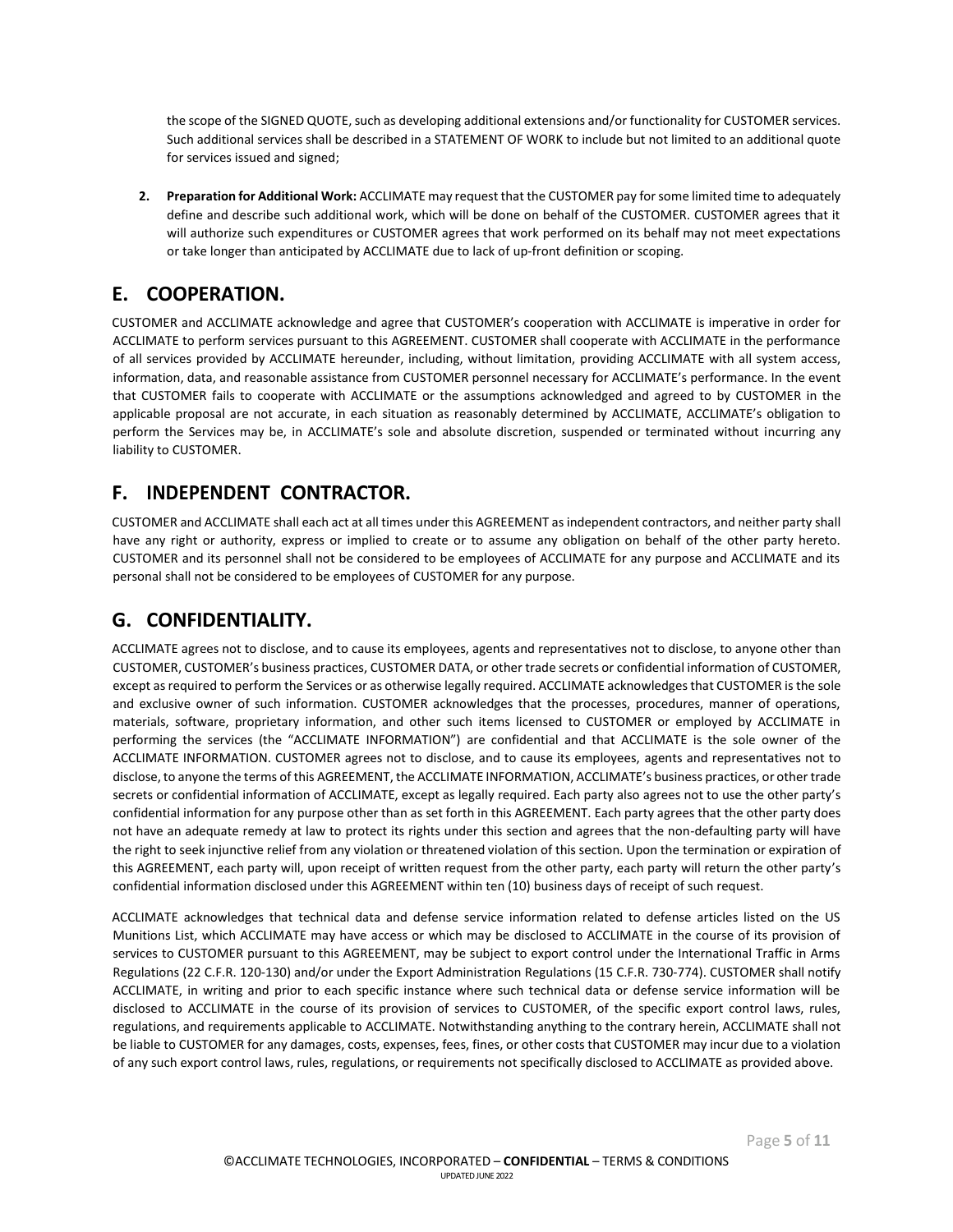## **H. SOFTWARE LICENSE; RESTRICTIONS.**

ACCLIMATE hereby grants to CUSTOMER a non-exclusive, non-transferable, non-sublicensable, limited license to use the software, provided pursuant to this AGREEMENT, during the term of this AGREEMENT, and solely in accordance with this AGREEMENT. The software licensed to CUSTOMER is to be used solely in connection with business of CUSTOMER and not in connection with the business of any other company, entity, firm, person, organization, or other commercial use. CUSTOMER must not, and must not request or authorize any third party to: (i) directly or indirectly, reverse engineer, decompile, disassemble, or otherwise attempt to discover the source code or underlying ideas or algorithms of the software licensed by ACCLIMATE or any intellectual property owned by ACCLIMATE; (ii) modify, translate, or create derivative works based on the software licensed by ACCLIMATE or any intellectual property owned by ACCLIMATE; (iii) copy, rent, lease, distribute, assign, or otherwise transfer any rights whatsoever to the software licensed by ACCLIMATE; (iv) use, or make available for use, the software licensed by ACCLIMATE either on a wide area network or for off-site access without prior, express, written approval from ACCLIMATE; (v) access the software licensed by ACCLIMATE on more computers or workstations than are expressly authorized by ACCLIMATE; (vi) remove any proprietary notices or labels on the software licensed by ACCLIMATE.

#### **I. OWNERSHIP OF SOFTWARE AND INTELLECTUAL PROPERTY.**

CUSTOMER acknowledges and agrees that all software and intellectual property provided by ACCLIMATE is being licensed, not sold, to CUSTOMER, that CUSTOMER shall not acquire any ownership interest in any such software and/or intellectual property under this AGREEMENT, and that CUSTOMER's only right to the software or intellectual property is the limited right to use the same as set forth in this AGREEMENT. CUSTOMER further acknowledges and agrees that ACCLIMATE expressly reserves and shall retain all right, title and interest in and to all software and intellectual property provided to CUSTOMER and all intellectual property rights arising out of or relating to such software or intellectual property, whether in its current form or as modified from time to time. CUSTOMER shall promptly notify ACCLIMATE if CUSTOMER becomes aware of any possible third-party infringement of ACCLIMATE's intellectual property rights arising out of or related to any software licensed to CUSTOMER and shall fully cooperate with ACCLIMATE in any legal action taken to enforce ACCLIMATE's intellectual property rights. CUSTOMER shall safeguard the software licensed to it by ACCLIMATE from infringement, misappropriation, theft, misuse, or unauthorized access.

CUSTOMER is the sole and exclusive owner of all CUSTOMER DATA, and ACCLIMATE acquires no rights in the CUSTOMER DATA. Neither ACCLIMATE nor any of its employees, agents, or consultants shall have any rights in the CUSTOMER DATA or to use any of the CUSTOMER DATA in any form, including but not limited to, raw data, blended data, stripped data, aggregated data, or cumulated data, except such right to use the CUSTOMER DATA as is necessary for ACCLIMATE to fulfill its obligation under the AGREEMENT.

#### **J. SECURITY MEASURES.**

The software licensed to CUSTOMER may contain technological measures designed to monitor its use and to prevent unauthorized or illegal use by CUSTOMER or third parties. CUSTOMER agrees that ACCLIMATE may use these measures to verify the CUSTOMER's compliance with the terms of this AGREEMENT and enforce ACCLIMATE's rights, including all intellectual property rights, in and to such software. CUSTOMER acknowledges and agrees that ACCLIMATE and its representatives and agents may collect, maintain, process and use diagnostic, technical, usage and related information, including information about the CUSTOMER's computers, systems and software, that ACCLIMATE may gather periodically to improve the performance of such software or develop updates and modifications.

## **K. AUDIT.**

No more than once in any rolling twelve (12) month period and upon at least ten (10) business days' prior written notice to CUSTOMER, ACCLIMATE or itsrepresentatives or agent may, in ACCLIMATE's sole and absolute discretion, audit the CUSTOMER's use of any software and intellectual property licensed under this AGREEMENT at any time during the term and for one (1) year following the expiration or termination of this AGREEMENT. Any agents or representatives that conduct an audit must sign a confidentiality agreement that is acceptable to CUSTOMER prior to be allowed access to CUSTOMER's facilities. The CUSTOMER shall fully cooperate with ACCLIMATE's audit and provide complete access to records, equipment, information and personnel requested by ACCLIMATE. If the audit determines that the CUSTOMER's usage of such software exceeded the usage permitted by this AGREEMENT, the CUSTOMER shall pay to ACCLIMATE all fees due for such excess usage, plus any costs incurred by ACCLIMATE in conducting the audit, within ten (10) days of the date of written notification of the audit results.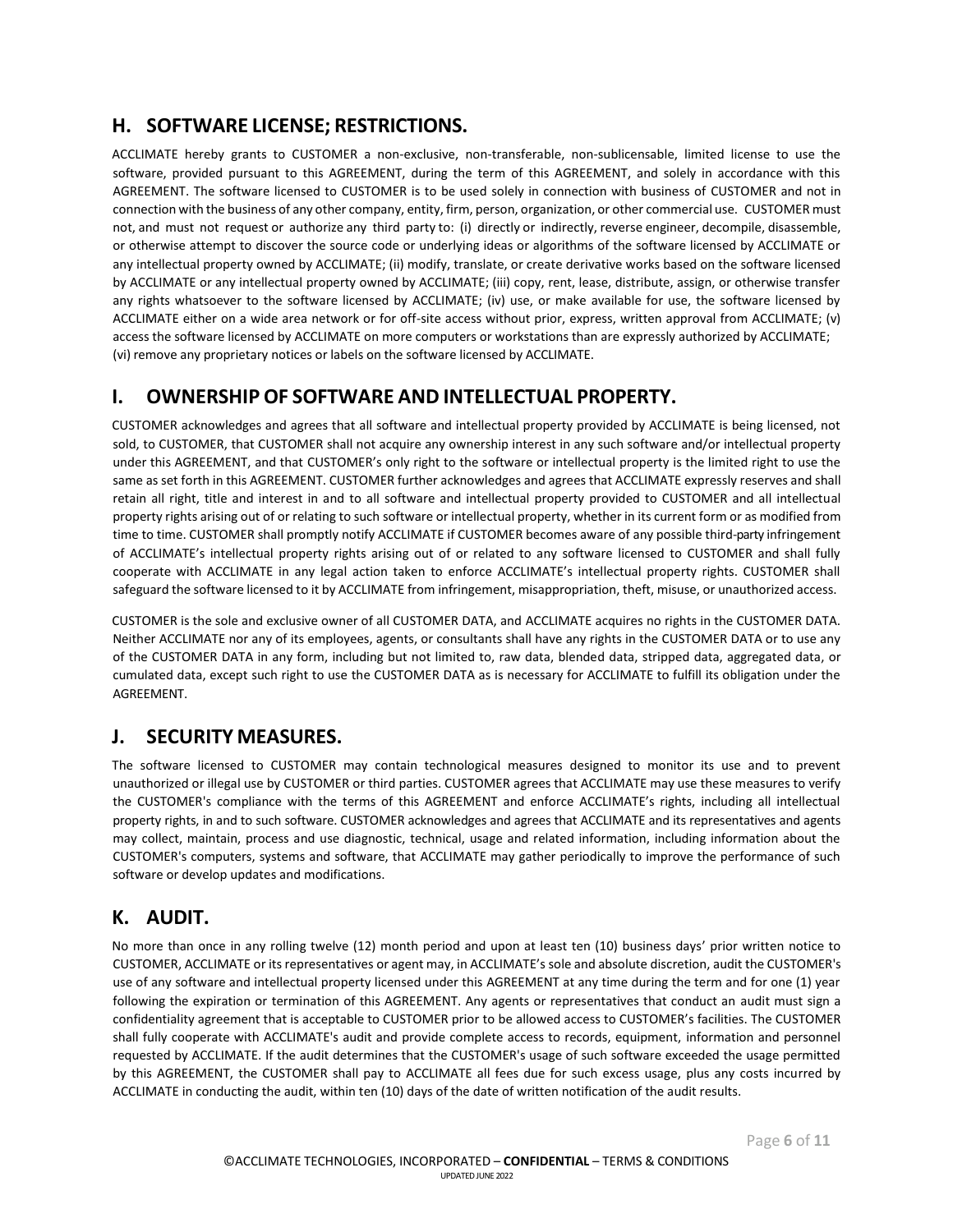## **L. COMPLIANCE.**

ACCLIMATE agrees that it will comply with all applicable laws, rules and regulations related to the services. CUSTOMER agrees that it will comply with all applicable laws, rules and regulations, including, without limitation, those laws, rules, and regulations governing and/or related to CUSTOMER's business operations.

## **M. PAYMENTS, INTEREST, AND COLLECTIONS**.

CUSTOMER may receive multiple invoices. Invoices will separate RE-OCCURRING SERVICE FEES from VARIABLE SERVICE FEES. CUSTOMER acknowledges and agrees that:

- i. ACCLIMATE will commence invoicing, for services that CUSTOMER receives, beginning with prorated FEES to reflect partial months, if applicable.
- ii. CUSTOMER is responsible for identifying and maintaining a valid email address by which to receive electronic invoicing from ACCLIMATE. Failure to maintain a valid email address for receipt of invoices may cause a breach by CUSTOMER.
- iii. CUSTOMER agreesto timely pay all ACCLIMATE invoices, for FEES incurred pursuant to this AGREEMENT, within thirty (30) days of the date of each such invoice unless other terms are agreed upon or such lesser time or on such specific date as is indicated in this AGREEMENT or on a particular invoice.
- iv. That travel expenses are not included in proposals and that CUSTOMER shall pay all ACCLIMATE invoices for APPROVED travel expenses within thirty (30) days of the date of each such invoice.
- v. All applicable SUBSCRIPTION/MAINTENANCE FEES are billed annually, quarterly, or monthly. Such maintenance and support fees shall be due and payable in thirty (30) days of the date of each annual, quarterly, or monthly invoice.
- vi. If requested by ACCLIMATE, and agreed to by CUSTOMER, CUSTOMER will establish an automatic electronic funds debit arrangement for paying ACCLIMATE.
- vii. All delinquent payments by CUSTOMER will result in an ongoing late payment interest charge equal to the lesser of one and one-half percent (1.5%) per month or the maximum monthly rate allowed by applicable law.
- viii. CUSTOMER agrees to reimburse ACCLIMATE for all costs and expenses, including reasonable attorneys' fees, incurred by ACCLIMATE in enforcing collection of any monies due to it under this AGREEMENT.
- ix. In addition to the foregoing and without waiver of its rights under this AGREEMENT, ACCLIMATE may suspend the performance of the Services and/or the operability of any SUBSCRIPTION software or services provided during any period in which any invoices are 60 days past due without incurring any liability to CUSTOMER.
- x. Monthly Subscription/Maintenance FEES are invoiced in advance of the service term and data transmission/translation charges are invoiced at the end of the month incurred.

#### **N. CHANGES IN PAYMENTS.**

ACCLIMATE may request a change in the applicable FEES in the event of:

- i. A material change in legislation, CUSTOMER's or ACCLIMATE's business, or other market conditions which results in a material change in either the cost associated with ACCLIMATE's provision of the Services or ACCLIMATE's anticipated revenues under this AGREEMENT.
- ii. Specifically, and not in limitation of the preceding sentence, ACCLIMATE may request such a change in the event: (i) CUSTOMER fails to disclose to ACCLIMATE, at or prior to the time this AGREEMENT is executed, information relating to CUSTOMER's business, which information, if disclosed, would have led ACCLIMATE to propose higher FEES or additional services; or (ii) any of the information provided by CUSTOMER to ACCLIMATE upon which the services are based is or becomes inaccurate.

In the event ACCLIMATE requests such a change, ACCLIMATE will provide CUSTOMER with thirty (30) days' prior written notice (the "Notice Period") of the requested change (the "Notice"), and such payment change will be effective at the end of the Notice Period. If CUSTOMER refuses such a change in writing within the Notice Period, this AGREEMENT will terminate sixty (60) days after receipt by ACCLIMATE of such written refusal from the CUSTOMER.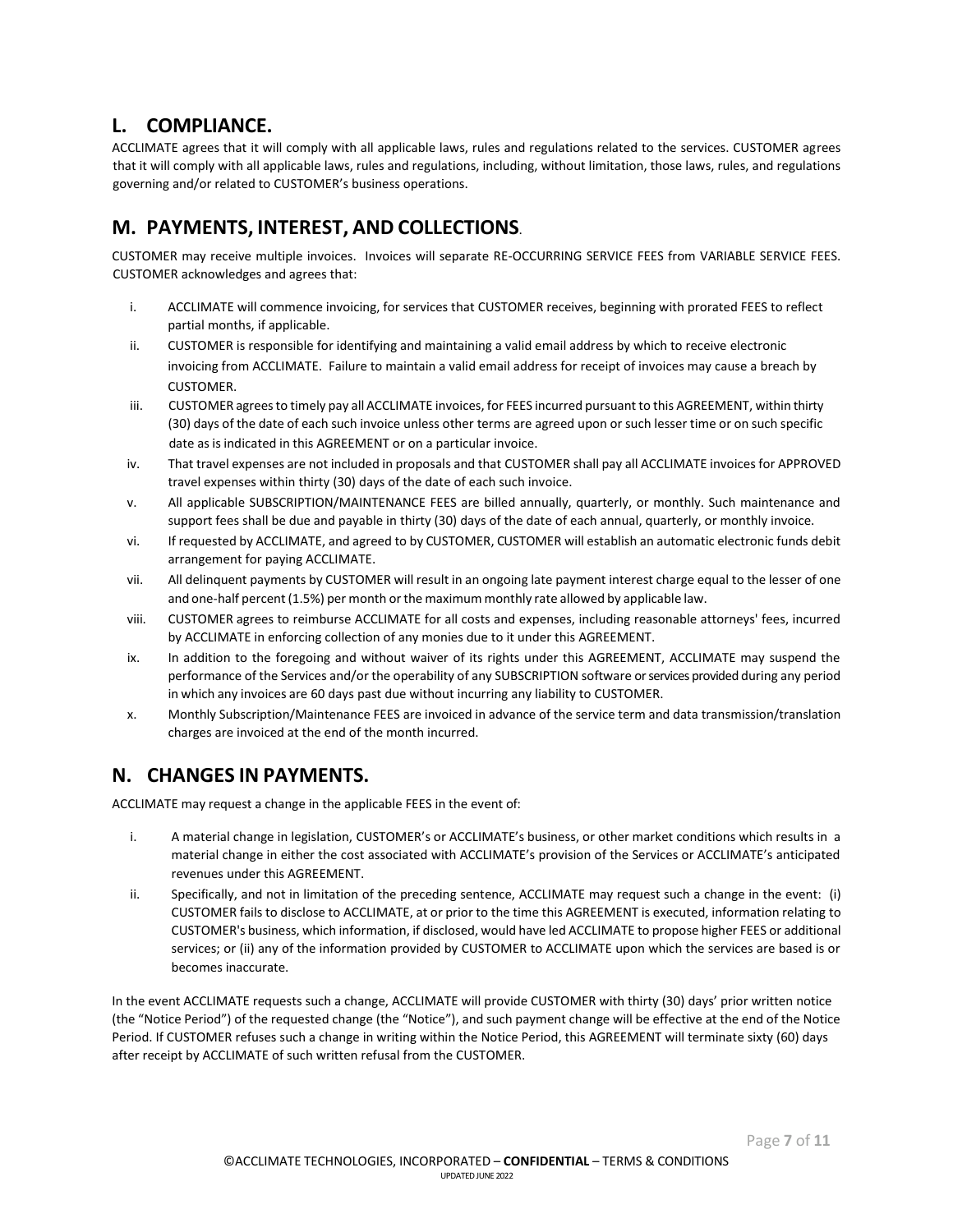## **O. CUSTOMER REPRESENTATIONS AND WARRANTIES.**

CUSTOMER and ACCLIMATE represent and warrant to each other: (i) that it has full power and authority to enter into this AGREEMENT, to perform its obligations hereunder, and that this AGREEMENT has been duly authorized executed, and delivered by such party and constitutes a legally enforceable agreement of such party; (ii) that it is not bound or in any way limited by the terms and conditions of any other agreement such that it is not able to fully comply with the terms and conditions of this AGREEMENT; (iii) that by entering into this AGREEMENT and performing its obligations hereunder it is not in breach of any covenant or other agreement with any other party; and (iv) that it shall take all necessary actions to ensure that all of its employees and agents shall comply with the provisions of this AGREEMENT applicable to it.

## **P. LIMITED ACCLIMATE WARRANTY.**

ACCLIMATE warrants that:

- i. Software subscribed to by the CUSTOMER by ACCLIMATE pursuant to a, when delivered, will substantially conform to the then current specifications for a period of thirty (30) days from the date the software is delivered to CUSTOMER, and that the media, if any, on which the software if delivered will be free of defects. In the event that such software or media is defective within the terms of this limited warranty, CUSTOMER's sole and exclusive remedy shall be ACCLIMATE's replacement or correction of the defective software or media; and
- ii. Software provided as SaaS will substantially conform to the then current specifications during the term of this AGREEMENT. In the event that such software is defective, CUSTOMER's sole and exclusive remedy shall be ACCLIMATE's correction of the defective software in a REASONABLE TIMEFRAME. If such defect is a CATASTROPHIC ERROR and ACCLIMATE is unable to resolve such CATASTROPHIC ERROR within three (3) business days, then CUSTOMER shall have the right to request a prorated credit for related monthly FEES.
- iii. The services performed by ACCLIMATE will be performed in a timely, competent, professional, and workmanlike manner.
- iv. Neither the software nor the performance of the services by ACCLIMATE does or will knowingly infringe or otherwise violate any copyright, trade secret, trademark, patent, non-disclosure or other rights of any third party.

## **Q. DISCLAIMER.**

EXCEPT AS EXPLICITLY SET FORTH HEREIN, ALL SOFTWARE AND OR SOFTWARE PROVIDED AS SAAS IS PROVIDED "AS IS" AND ACCLIMATE EXPRESSLY DISCLAIMS ALL WARRANTIES, WHETHER EXPRESS, IMPLIED, STATUTORY OR OTHERWISE, WITH RESPECT TO SUCH SOFTWARE (INCLUDING ALL OPEN-SOURCE COMPONENTS), DOCUMENTATION, MEDIA AND ANY OTHER SERVICES AND MATERIALS PROVIDED TO CUSTOMER UNDER THIS AGREEMENT, INCLUDING ALL IMPLIED WARRANTIES OF MERCHANTABILITY, QUALITY, FITNESS FOR A PARTICULAR PURPOSE, NON-INFRINGEMENT AND WARRANTIES ARISING FROM A COURSE OF DEALING, USAGE OR TRADE PRACTICE.

WITHOUT LIMITATION TO THE FOREGOING, ACCLIMATE PROVIDES NO WARRANTY OR UNDERTAKING, AND MAKES NO REPRESENTATION OF ANY KIND, WHETHER EXPRESS, IMPLIED, STATUTORY OR OTHERWISE, THAT SUCH SOFTWARE WILL MEET THE CUSTOMER'S REQUIREMENTS, IS CORRECT, WILL ACHIEVE ANY INTENDED RESULTS, WILL BE COMPATIBLE OR WORK WITH ANY OTHER SOFTWARE, APPLICATIONS, SYSTEMS OR SERVICES (EXCEPT AS EXPRESSLY SET FORTH IN THE DOCUMENTATION), WILL OPERATE WITHOUT INTERRUPTION, WILL MEET ANY PERFORMANCE OR RELIABILITY STANDARDS OR WILL BE ERROR FREE. ACCLIMATE DOES NOT WARRANT THAT YOUR USE OF ANY SOFTWARE WILL BE UNINTERRUPTED OR ERROR-FREE.

#### **R. NON-EMPLOYMENT.**

During the term of this AGREEMENT and for a period of twelve (12) months following the termination of the AGREEMENT, CUSTOMER agrees not to employ, contract with for services, solicit for employment on its own behalf or on behalf of any third party, or have ownership in any entity which employs or solicits for employment, any individual who: (i) was an employee of ACCLIMATE or its owner(s), affiliates or subsidiaries at any time during the preceding twelve (12) months; and/or (ii) was materially involved in the provision of the Services hereunder without the prior written consent of ACCLIMATE. CUSTOMER agrees that ACCLIMATE and its owner(s), affiliates or subsidiaries do not and will not have an adequate remedy at law to protect their rights under this Section R. and CUSTOMER agrees that such party will have the right to injunctive relief from any violation or threatened violation of this Section R. for the sole purpose of enforcing its rights under this Section R., ACCLIMATE' owner(s), affiliates, and subsidiaries shall be third party beneficiaries to this AGREEMENT.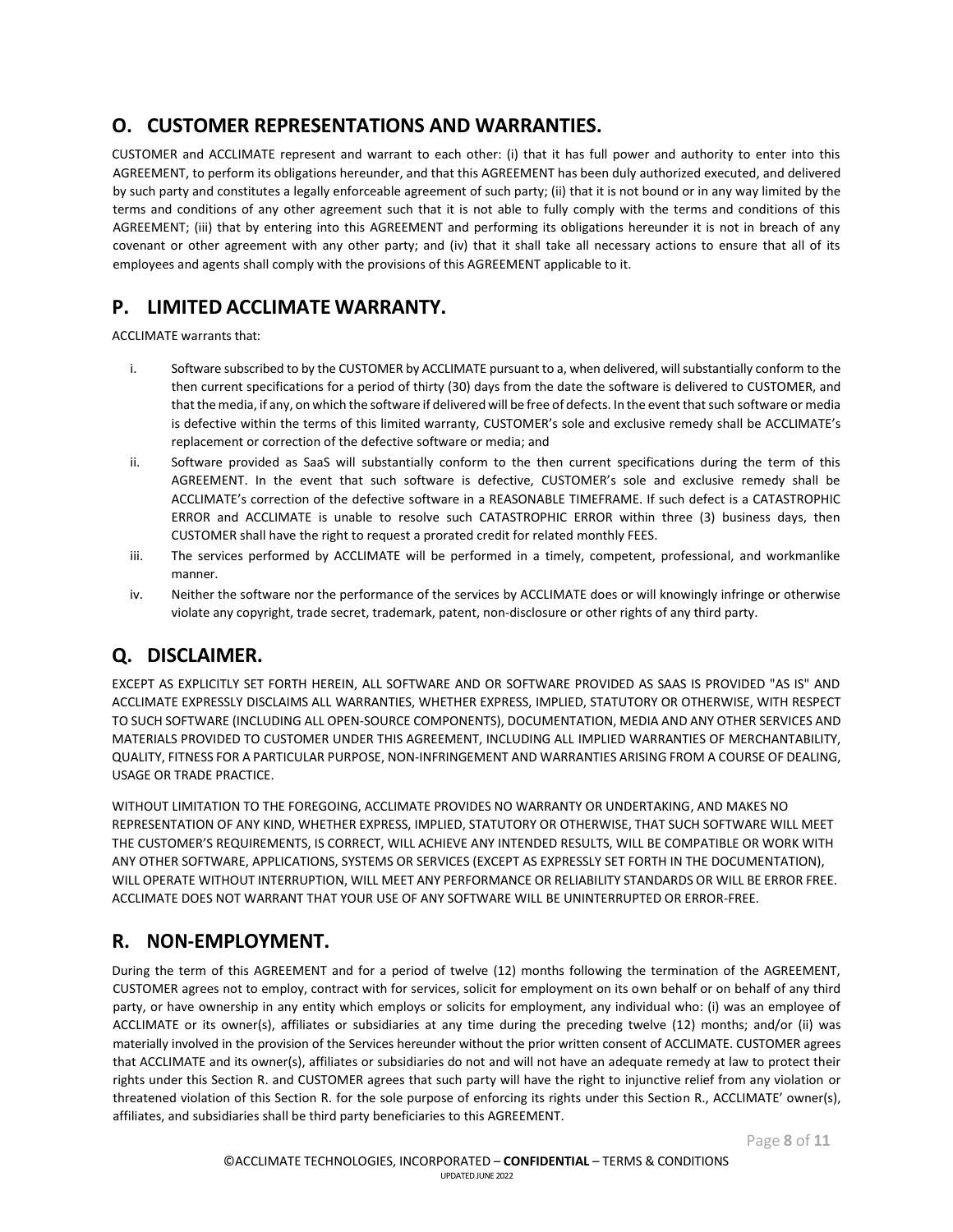## **S. TERMINATION.**

Either party may terminate the AGREEMENT upon sixty (60) days prior written notice of termination to the other party if the other party defaults on any of its obligations under this AGREEMENT (other than CUSTOMER's payment obligations) and such party has not materially cured such default within such sixty (60) day notice period. ACCLIMATE may terminate the AGREEMENT upon five (5) days prior written notice of termination to CUSTOMER if the CUSTOMER defaults on its payment obligations under this AGREEMENT and has not materially cured such default within such five (5) day notice period. Notwithstanding the preceding sentence, ACCLIMATE may terminate the AGREEMENT immediately if CUSTOMER defaults on its payment obligations under this AGREEMENT for a second time in any twelve (12) month period. To the extent permitted by applicable law, either party may terminate the AGREEMENT upon sixty  $(60)$  days prior written notice of termination to the other party if: (a) a court having appropriate jurisdiction enters a decree or order for relief in respect of the other party in an involuntary case under any applicable bankruptcy, insolvency or other similar law now or hereafter in effect; or (b) the other party commences a voluntary case under any applicable bankruptcy, insolvency or other similar law now or hereafter in effect. In the event of a termination of the AGREEMENT by ACCLIMATE, the CUSTOMER shall remain obligated to make all incurred amounts, plus penalties and interest if applicable, to ACCLIMATE pursuant to this AGREEMENT.

## **T. INDEMNIFICATION.**

CUSTOMER shall indemnify, defend and hold harmless ACCLIMATE and its owner, directors, officers, trustees, employees, and agents from and against all third party claims, suits, and demands, and all damages, liabilities, costs, charges, losses and other expenses (including, but not limited to, attorneys' fees) to the extent: (a) attributable to, arising out of, or resulting in whole or in part from any negligent or intentionally wrongful act or omission of CUSTOMER, its employees or any other party acting under CUSTOMER's supervision or control, including, without limitation, any and all agents of CUSTOMER; (b) arising from or related to any breach of this AGREEMENT by CUSTOMER; (c) arising from or related to CUSTOMER's failure to comply with any applicable law, rule or regulation; (d) attributable to, arising out of, or resulting in whole or in part from any combination of the software, licensed pursuant to this AGREEMENT, with any hardware, system or other software not provided or authorized in writing by the ACCLIMATE; or (e) attributable to, arising out of, or resulting in whole or in part from any modification of the software, licensed pursuant to this AGREEMENT, which is not provided or authorized in writing by ACCLIMATE, or the CUSTOMER's or any third party's negligence, abuse, misapplication or misuse of such software.

# **U. LIMITATIONOF LIABILITY; CLAIMS PERIOD; SOLE REMEDY**.

CUSTOMER AND ACCLIMATE AGREE THAT THE LIABILITY OF ACCLIMATE UNDER THIS AGREEMENT FOR ALL LOSS OR DAMAGE INCURRED BY CUSTOMER, ARISING FROM ANY CAUSE OR CAUSES CAUSED BY ACCLIMATE IS LIMITED TO THE SUM OF PAYMENTS ACTUALLY PAID BY CUSTOMER TO ACCLIMATE PURSUANT TO THIS AGREEMENT DURING THE PRECEDING TWELVE (12) MONTHS AND SHALL EXCLUDE, AMONG OTHER DAMAGES, ANY AND ALL PENALTIES INCURRED BY CUSTOMER ("LIMITATION OF LIABILITY"). IN NO EVENT SHALL ACCLIMATE'S AGGREGATE LIABILITY EXCEED SUCH LIMITATION OF LIABILITY. THE PARTIES ACKNOWLEDGE AND AGREE THAT ANY CLAIM FOR DAMAGES ARISING OUT OF THIS AGREEMENT, INCLUDING BUT NOT LIMITED TO A CLAIM FOR RECURRING DAMAGES ARISING OUT OF THE SAME CAUSE OR EVENT, MUST BE BROUGHT NO LATER THAN SIX (6) MONTHS AFTER THE CAUSE OF ACTION FIRST ARISES ("CLAIMS PERIOD"). ACCLIMATE SHALL IN NO EVENT BE LIABLE TO CUSTOMER FOR ANY INDIRECT, SPECIAL, INCIDENTAL, CONSEQUENTIAL, OR SIMILAR LOSSES OR DAMAGES SUFFERED BY CUSTOMER OR ANY THIRD PARTY, EVEN IF CUSTOMER OR SUCH THIRD PARTY HAVE BEEN ADVISED OF THE POSSIBILITY OF SUCH DAMAGES.

The limitations set forth above reflect a deliberate and bargained for allocation of risks between ACCLIMATE and CUSTOMER, constitute the basis of the parties' bargain, and sets forth the entire liability and obligation of ACCLIMATE without which ACCLIMATE would not have agreed to enter this AGREEMENT.

## **V. NOTICE.**

Any notice, payment, demand, or communication required or permitted to be given by the provisions of this AGREEMENT will be effective on the date of receipt if sent or delivered by certified/return receipt mail or by national overnight delivery service to ACCLIMATE, at the address provide for ACCLIMATE above, Attention: President; and if to CUSTOMER, at the address first provided above, to the attention of the party executing this AGREEMENT on behalf of CUSTOMER, or at such other address(es) or to the attention of such other persons as the parties may from time to time designate in writing by notice as set forth above.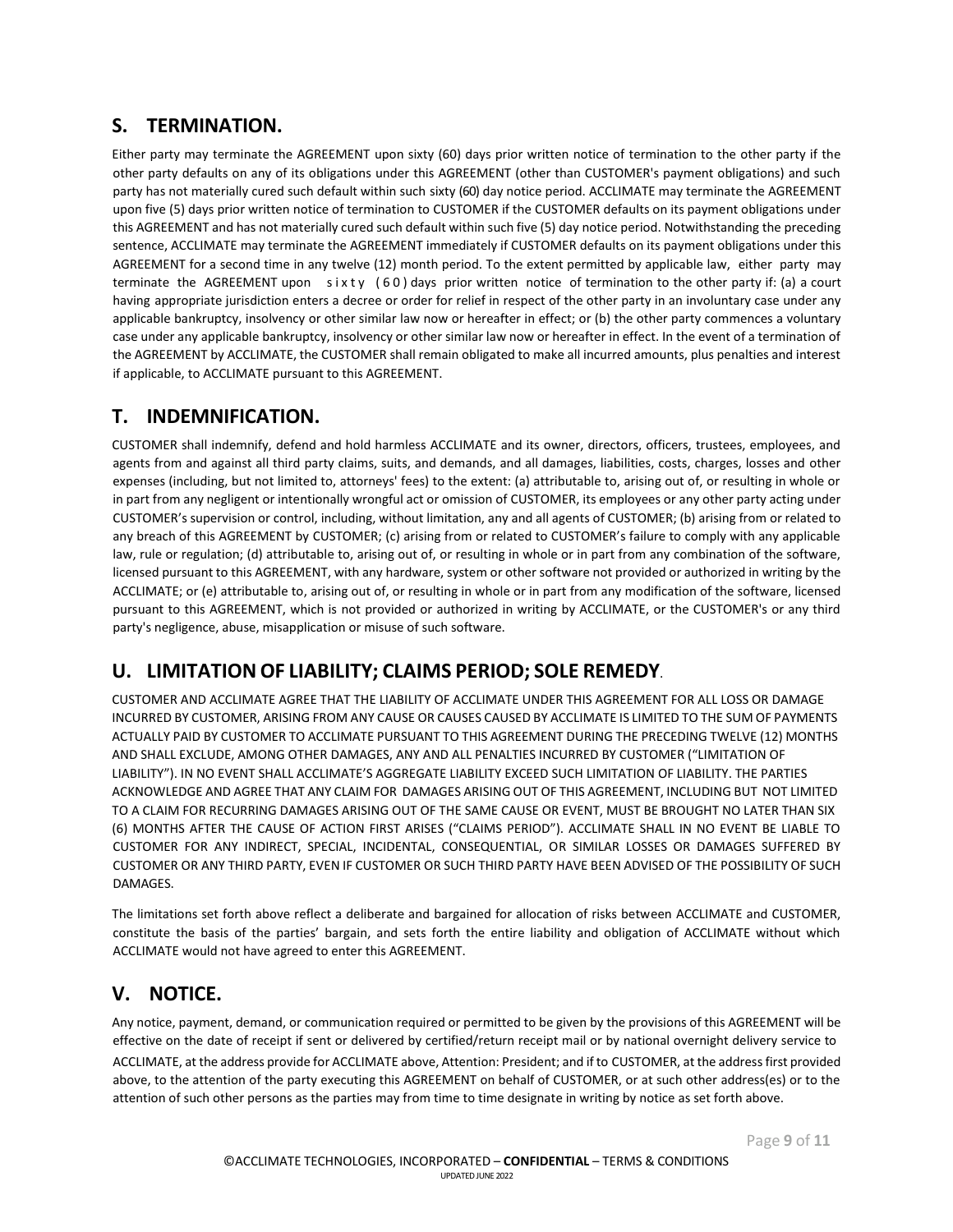## **W. FORCE MAJEURE.**

Neither party shall be liable for any failure or delay in performing its obligations under this AGREEMENT due in whole or in material part to any cause beyond its sole control, including but not limited to fire, accident, labor dispute or unrest, flood, riot, war, rebellion, insurrection, sabotage, terrorism, transportation delays, shortage of raw materials, energy or machinery, acts of God or of the civil or military authorities of a state or nation, or the inability, due to the aforementioned causes, to obtain necessary labor or facilities.

#### **X. WAIVER.**

The failure of either party to enforce any term or condition of this AGREEMENT shall not be construed as a waiver by such party of such term or condition, nor shall a waiver of any breach of a term or condition of this AGREEMENT on any one occasion constitute a waiver of any subsequent breach of the same or similar term or condition.

## **Y. ASSIGNMENT.**

Neither party may assign this AGREEMENT without the prior written consent of the other, which consent shall not be unreasonably withheld, delayed, or conditioned; provided, however, that each party hereby consents to any assignment to any successor of the other due to acquisition, merger, consolidation or reorganization, provided that any such assignment shall not alter the terms of the AGREEMENT without the written consent of the non-assigning party; and each party further agrees to cause any successor of such party due to acquisition, merger, consolidation or reorganization to agree to the assignment of this AGREEMENT to such successor, provided that any such assignment shall not alter the terms of the AGREEMENT without the written consent of the non-assigning party.

## **Z. APPLICABLE LAW, VENUE & JUDGMENT.**

This AGREEMENT and the relationship of the parties shall be governed in all respects by the laws of the State of Ohio, and all applicable U.S. laws. Each of the parties hereby specifically consents to the jurisdiction of the courts of the State of Ohio and the jurisdiction of any U.S. federal court, the jurisdiction of which includes the State of Ohio or any portion thereof, for the adjudication of any dispute arising hereunder. In the event that ACCLIMATE should obtain a judgment against CUSTOMER, then CUSTOMER: (i) authorizes ACCLIMATE to file the judgment with any court or legal authority, as applicable, located in any country where CUSTOMER has a presence, for the enforcement and collection of the judgment; and (ii) agrees that it shall not dispute or protest the filing of, enforcement of or collection on the judgment.

## **AA. TAXES.**

Any excise, sales, duties, use, or other taxes, which result from the provision of services by ACCLIMATE and/or CUSTOMER's use of the software or intellectual property licensed pursuant to this AGREEMENT, shall be paid exclusively by the CUSTOMER and may be collected by ACCLIMATE pursuant to invoices submitted as provided in this AGREEMENT. In the event that ACCLIMATE must make any such payments and has not already collected such payment amount from CUSTOMER, then the CUSTOMER shall reimburse ACCLIMATE for all such amounts immediately upon demand. CUSTOMER shall notify ACCLIMATE if any such amounts should be collected by ACCLIMATE, but are not included in ACCLIMATE invoices received by CUSTOMER.

## **BB. SURVIVAL.**

The provisions of Sections A, B, F, G, I, J, K, M, O, Q, R, T, U, V, Z, AA, BB, and CC hereof will survive the termination or expiration of the AGREEMENT for any reason, in addition to any obligations to make payments of amounts that are due under this AGREEMENT and any other provisions which, by their express terms, survive termination or expiration of the AGREEMENT.

## **CC. MISCELLANEOUS.**

Page **10** of **11** This AGREEMENT contains the entire agreement of the parties relative to any proposal or quote executed by the parties and no representations, warranties, inducements, promises, or agreements, oral or otherwise, between the parties not embodied in this AGREEMENT will be of any force or effect. This AGREEMENT specifically supersedes any prior written or oral agreements, understandings, negotiations and proposals between the parties relating to the proposal or quote to which it is attached. The section headings used herein are for convenience only and shall not be used in the interpretation of this AGREEMENT. If any